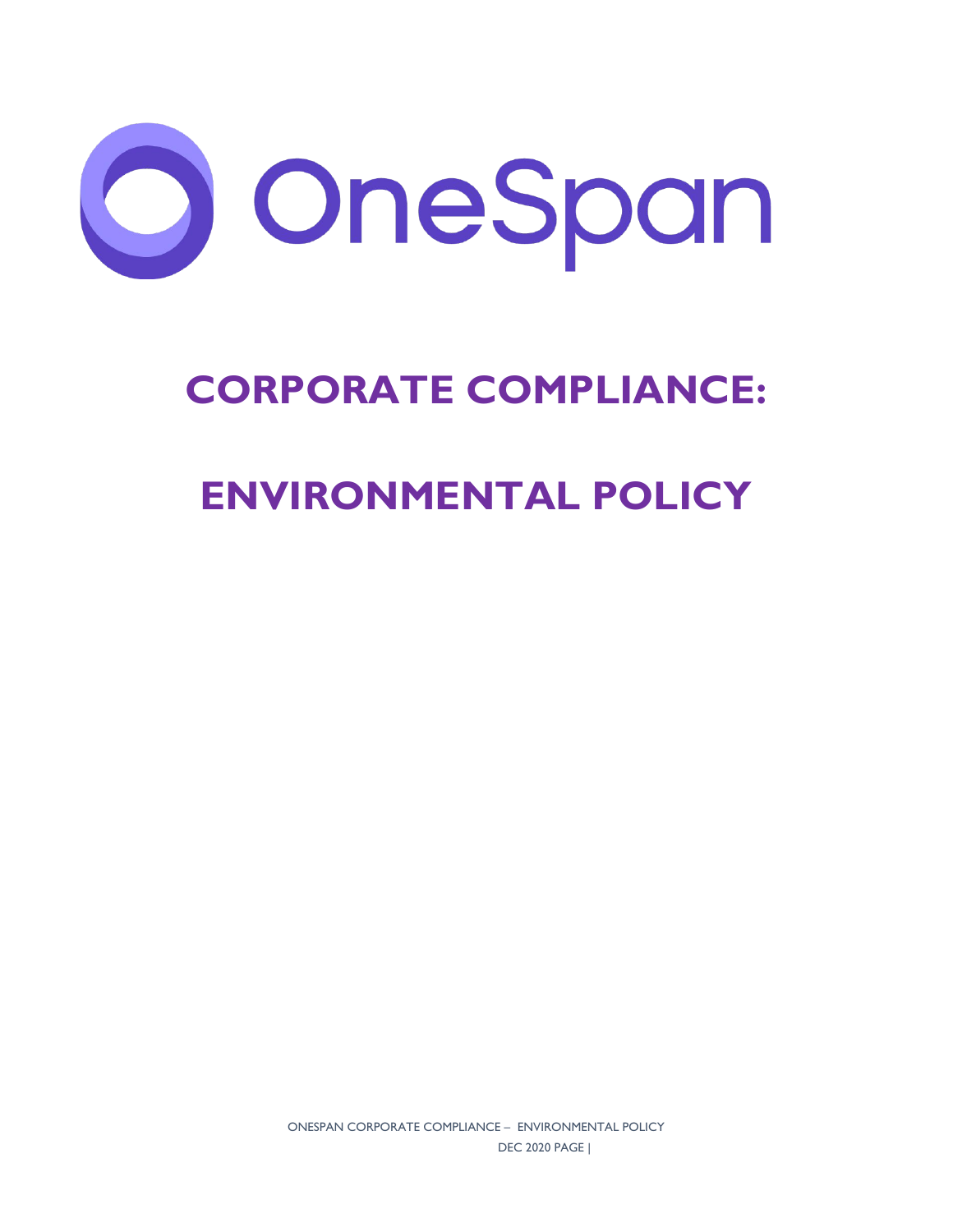| <b>Document Information</b> |                                                                             |                       |  |  |
|-----------------------------|-----------------------------------------------------------------------------|-----------------------|--|--|
| Title                       | <b>Environmental Policy</b>                                                 | Version: 1            |  |  |
| Owner                       | Chief Compliance Officer                                                    |                       |  |  |
| Purpose                     | Summarize OneSpan's approach and guidelines regarding environmental issues. |                       |  |  |
| <b>Status</b>               | Draft                                                                       | <b>Last reviewed:</b> |  |  |
| Approved                    | <b>Chief Compliance Officer</b>                                             | Date: December 2020   |  |  |
| by                          |                                                                             |                       |  |  |
| Copyright                   | © 2020 OneSpan, Inc. All rights reserved.                                   |                       |  |  |
| Usage                       | This document is publicly available                                         |                       |  |  |

| <b>Version</b> | <b>Date</b> | Author       | <b>Description</b> |
|----------------|-------------|--------------|--------------------|
| 0.1            | Dec 2020    | MJ Capodanno | Draft Policy       |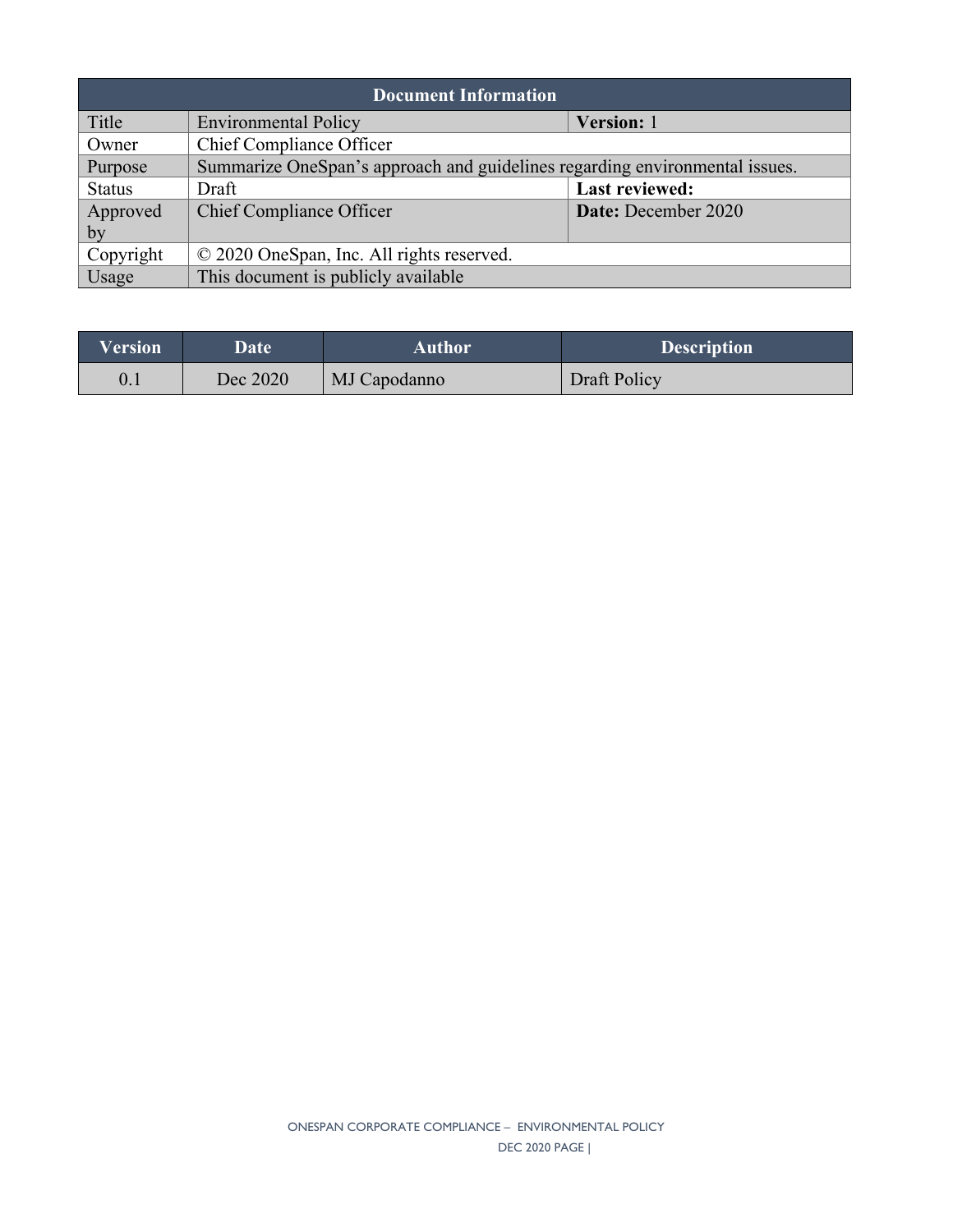#### ONESPAN CORPORATE COMPLIANCE –ENVIRONMENTAL POLICY

### **1. INTRODUCTION**

OneSpan is committed to protecting the environment and promoting the protection of environmental resources. OneSpan's intent is to promote sustainability and minimize any negative environmental footprint of its operations.

## **2. SCOPE OF POLICY**

This policy applies to all OneSpan employees, contractors, consultants and officers working for or with OneSpan Inc. and its affiliated entities (hereinafter collectively referred to as "OneSpan").

### **3. POLICY OVERVIEW**

OneSpan is committed to sound environmental practice in our operations globally. We comply with relevant environmental laws and regulations in our facilities and our business practices. We strive to continually improve OneSpan's environmental footprint and related policy, programs, and performance based on the results of periodic reviews and considering regulatory changes, OneSpan needs, customer needs, technical developments, scientific understanding, and community expectations. In furtherance of its interest in promoting environmental sustainability, OneSpan has undertaken the following ongoing initiatives:

- Comply with applicable environmental legislation wherever it operates.
- Promote and continue to invest in technologies that provide alternatives to business travel.
- Reduce the number of offices globally and promoting more flexible work locations.
- Encourage suppliers and contractors to adopt effective environmental management practices.
- Respond to the environmental concerns of our customers.
- Require any product manufacturing suppliers to be ISO 14001, the international standard that specifies requirements for an effective environmental management system.
- Host our SAAS services primarily with Amazon Web Services who have made environmental and sustainability commitments, see [Sustainabilty in the Cloud](https://sustainability.aboutamazon.com/environment/the-cloud?energyType=true)
- Provide a variety of product solutions to assist customers in addressing environmental concerns.
- Make office recycling programs available.
- Establishment of local device supplier to reduce impact of transportation modes on the environment.
- Recycling customer authentication devices
- Promote or subsidize for employees, where appropriate, public transport and other environmentally friendly technologies, well
- Collaborate with our worker's councils and unions on environmental and sustainability issues where appropriate.
- Conserve natural resources by reusing and recycling materials, purchasing recycled materials, and using recyclable packing and other materials where feasible.
- Where applicable, product token devices that are safe for their intended use, energy efficient, protective of the environment, and reusable or recyclable.

### **4. OUR BUSINESS PARTNERS**

Our Environmental Policy describes our expectations for our suppliers to reinforce and support our commitment to environmental awareness. We want to work with business partners that share our

ONESPAN CORPORATE COMPLIANCE – ENVIRONMENTAL POLICY